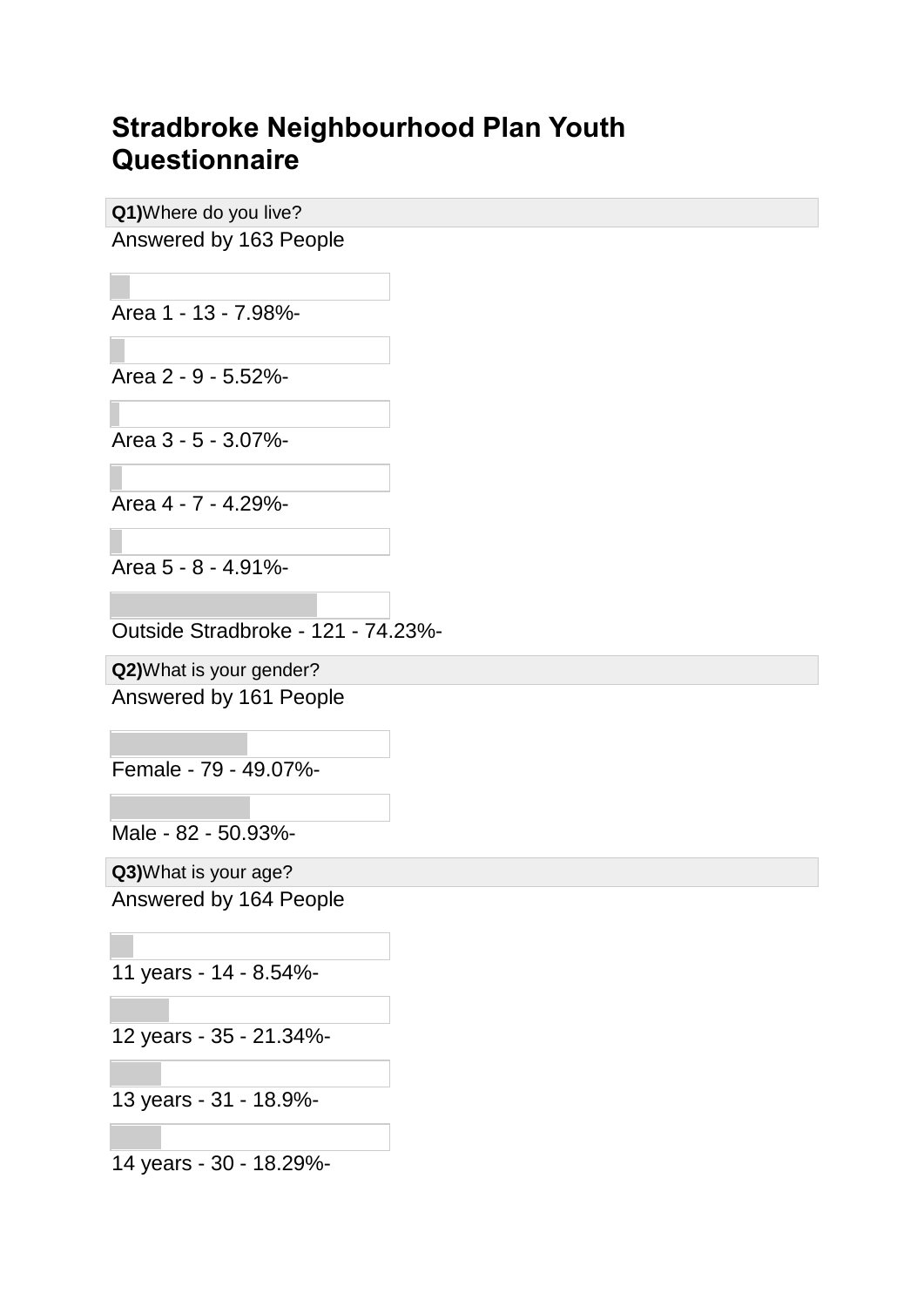15 years - 35 - 21.34%-

16 years - 19 - 11.59%-

**Q4)**What activities do you attend in Stradbroke?

Answered by 116 People

Football - 30 - 25.86%-

Table Tennis - 5 - 4.31%-

Tennis - 12 - 10.34%-

Cricket - 9 - 7.76%-

Swimming - 42 - 36.21%-

Gym - 21 - 18.1%-

After-school clubs - 31 - 26.72%-

Youth Club - 5 - 4.31%-

Badminton - 2 - 1.72%-

Other (please specify) - 31 - 26.72%- **Comments** Drama club None none boxing outside of Stradbroke hockey I don't do any of this Net ball None currently due to exams None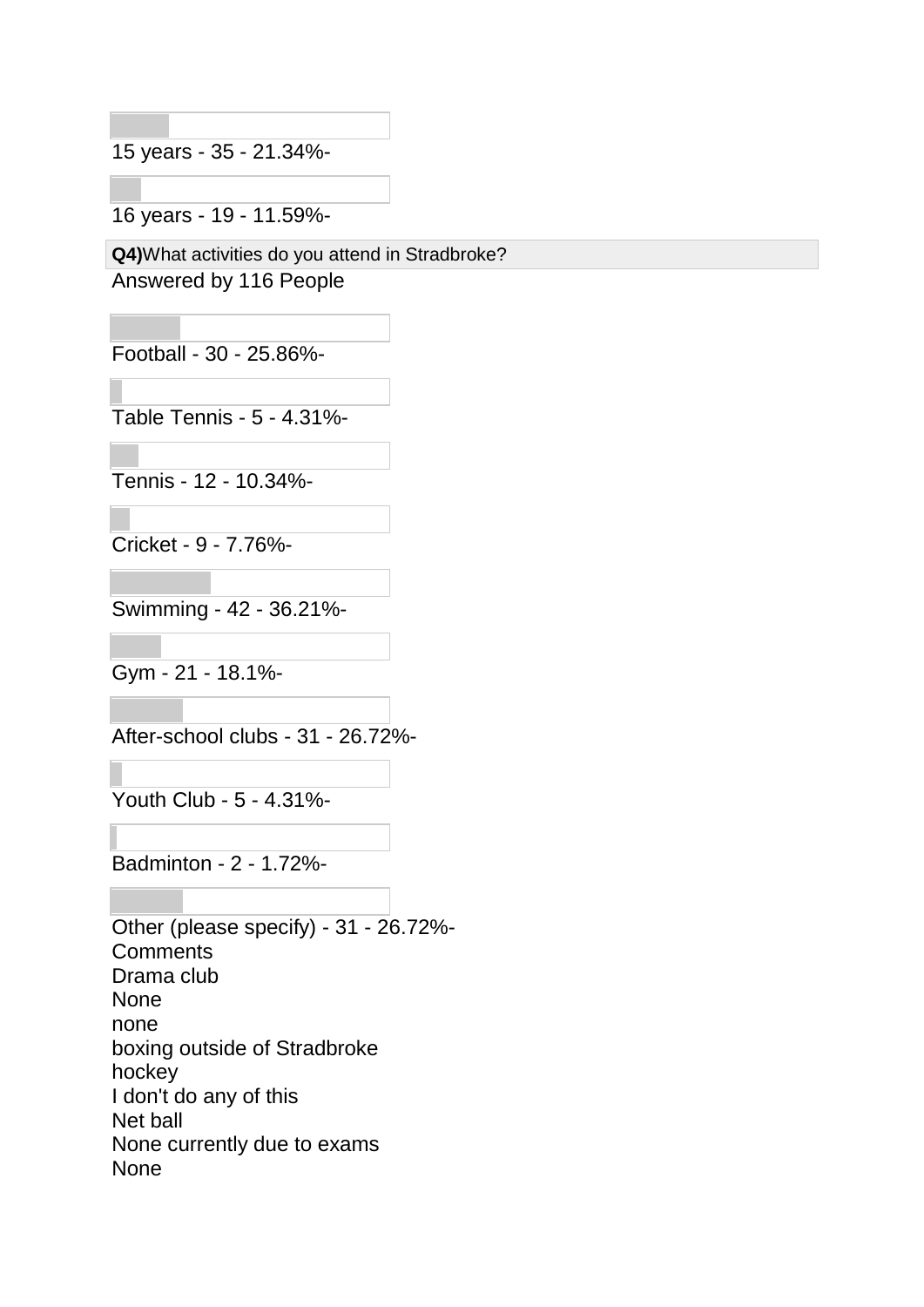None **School Netball Netball Netball Netball** Netball, rounders I don't attend anything in Stradbroke Don't do any None None **Netball** None none none Don't **Netball** school

**Q5)**From the list below, which do you use, or would like to use, if they were available?

Answered by 154 People

Cinema - 97 - 62.99%-

Internet cafe/computer facility - 34 - 22.08%-

Bowling Alley - 59 - 38.31%-

Skate board/BMX park - 41 - 26.62%-

Village shop - 57 - 37.01%-

Library - 22 - 14.29%-

Assault course - 41 - 26.62%-

Zip wire - 76 - 49.35%-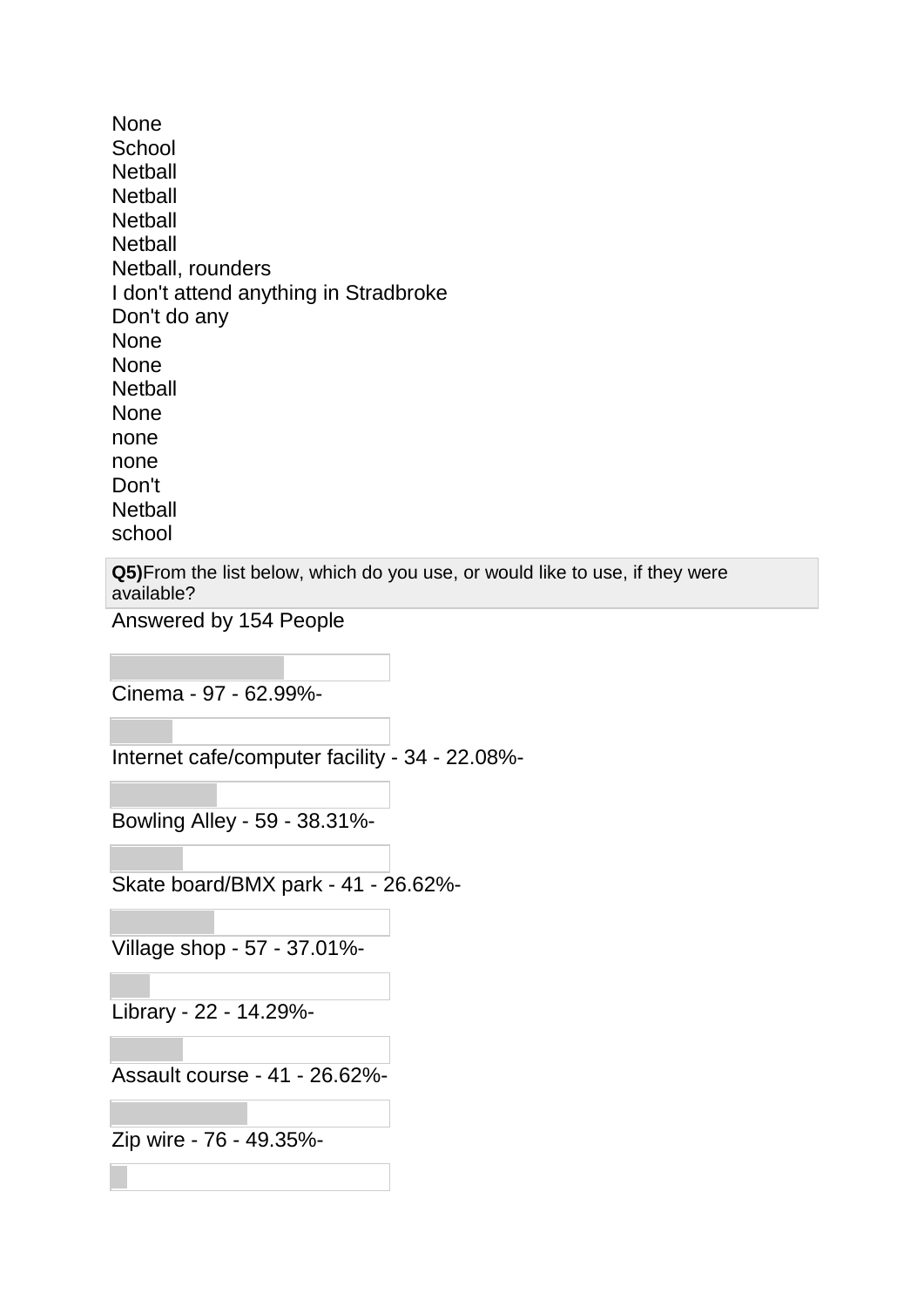Art club - 10 - 6.49%-

Drama club - 10 - 6.49%-

Dance club/studio - 17 - 11.04%-

Music club - 23 - 14.94%-

Youth shelter (dry area to sit) - 23 - 14.94%-

Basketball - 27 - 17.53%-

Volleyball - 7 - 4.55%-

Rounders - 17 - 11.04%-

Netball - 12 - 7.79%-

Yoga - 14 - 9.09%-

Gymnastics - 19 - 12.34%-

Kick-boxing - 16 - 10.39%-

Wildlife/Conservation - 23 - 14.94%-

Other (please specify) - 15 - 9.74%- **Comments** Creative writing club Horse riding boxing trampolining centre trampolining centre petrol station Ice cream parlour, horse riding stables Ice cream parlour, horse riding stables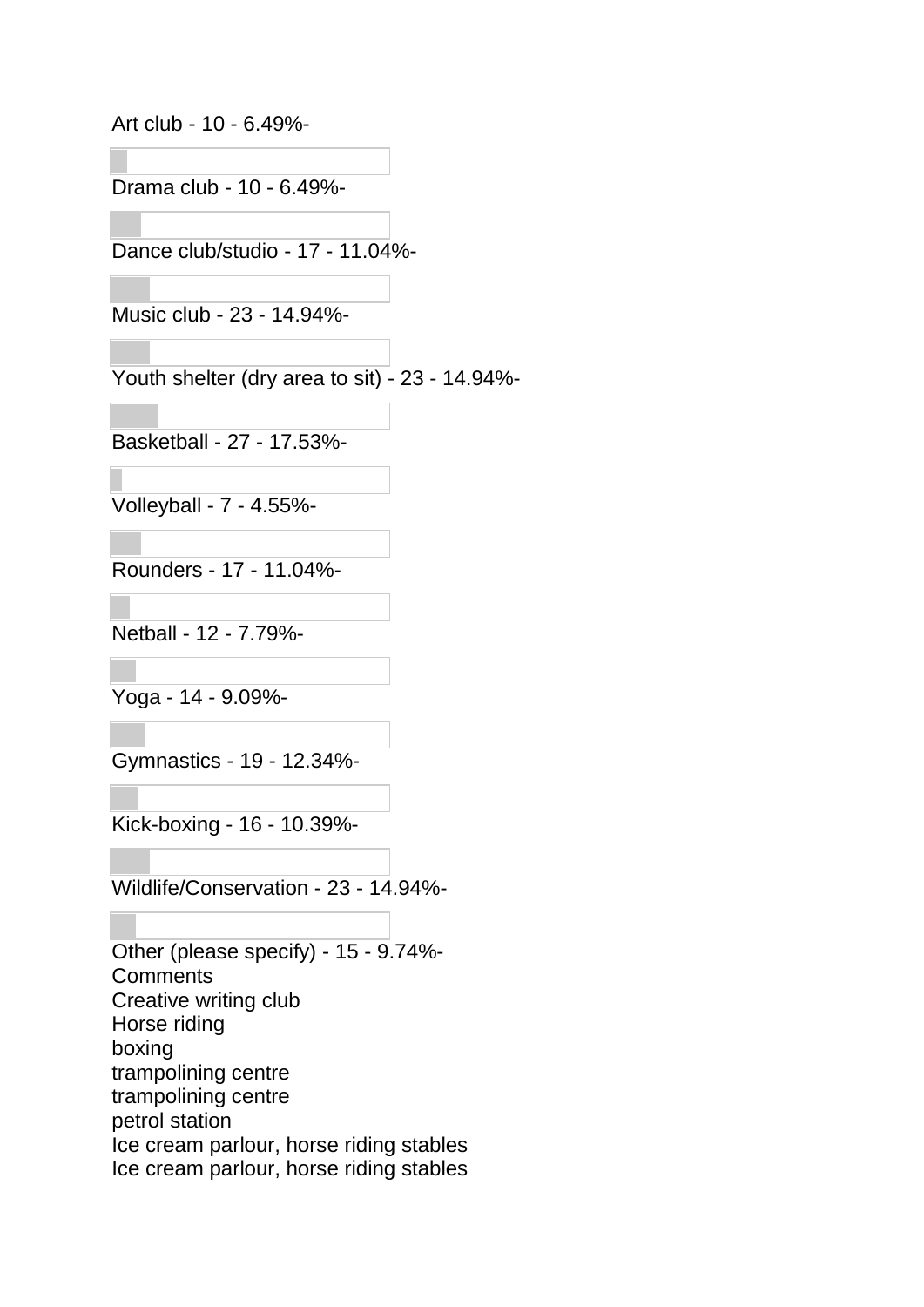Ice cream parlour, horse riding stables Talent shows Rugby youth group Trbamp9li ne pet shop/aquarium Horse riding lessons

**Q6)**Please tell us what other activities you do outside of Stradbroke and where you go for them

Answered by 77 People

football, rugby 1st Fressingfield Scout Group Youth club **Nothing** Dance class none boxing in Lowestoft hockey and swimming Youth club at Horham kayaking at Bungay sometimes to Stradbroke gym Horse riding - Saxtead football in Eye cricket -mildenhall and bury. gymnastics in Diss Football - Harleston Diss rugby Swimming don't know where ballet at Saxted, modern jazz dancing at Yaxley Shopping in a town like Ipswich, Nowich and London. Cinema in Ipswich or **Norwich** Music lessons 23 miles away but 5mins walk from my house. **Nothing** LIVT Ninja training. Japanese mountains Knock and run Clay pigeon shooting Diss rugby Bury, rugby Horse riding in Bromfiels Youth club Fressingfield Football, Framlingham Football in Laxfield Gymnastics in Framlingham **Work**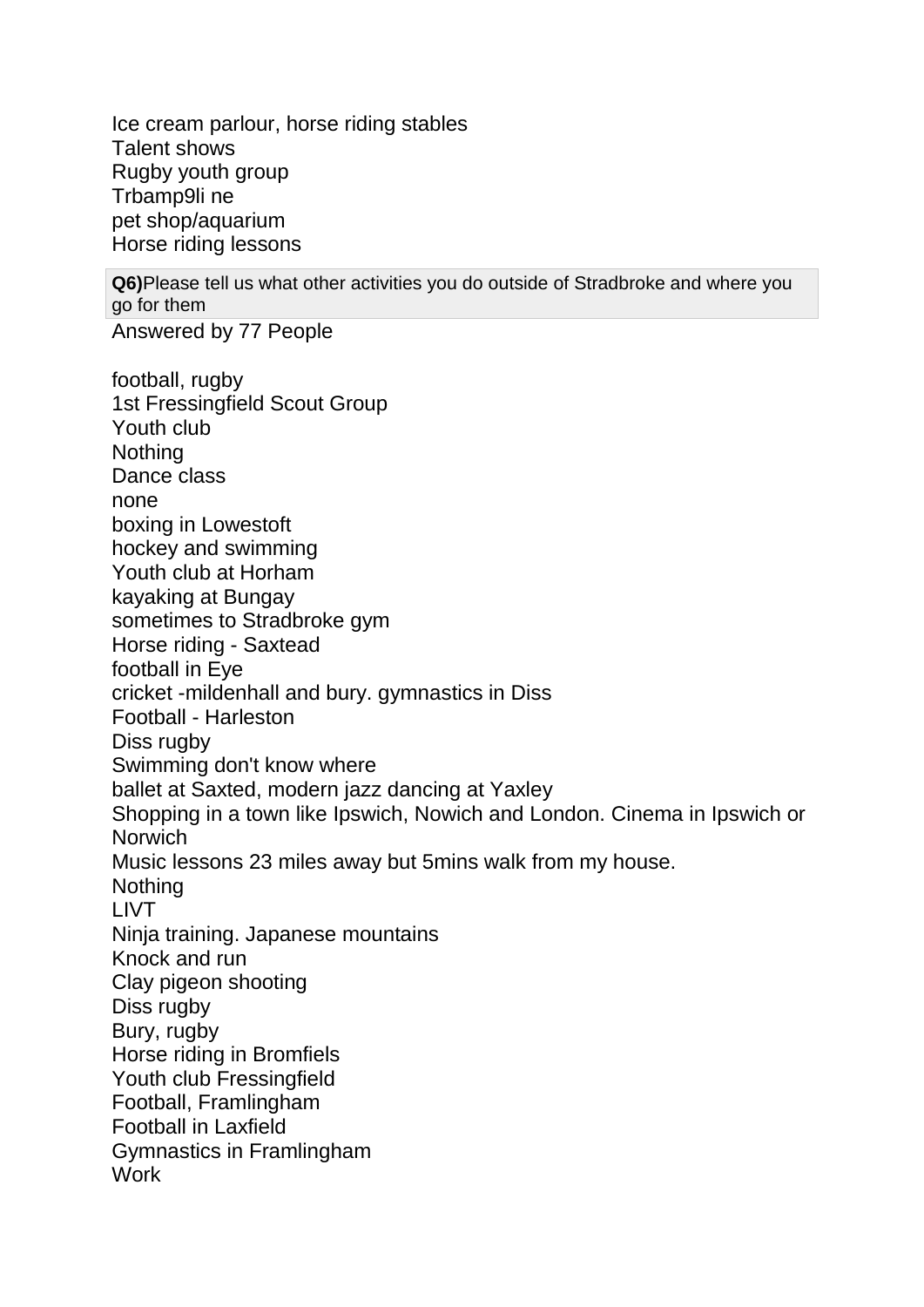Piano, Little Stars dance group, Yzone and tennis in Fressingfield Football in Laxfield Little Stars drama group Fressingfield Youth club at Horham Scouts - Fressingfield, Youth Club - Horham, Piano - Stradbroke Scouts - Fressingfield, Youth Club - Horham Horse rising - Saxted, Youth Club - Fressingfield, Dance/drama - Fressingfield Youth group - Fressingfield I do football for Stradbroke on Sunday and Laxfield on Saturday Gym - Harleston, Youth group Fressingfield, Pian - Fressingfield Sea Scouts - 1st Bungay Swimming in Bungay Explorerscouts Fressingfield Football in Laxfield Army Cadets in Halesworth Don't do any Y-zoneyouthgroup in Fressingfield, sometimes at Fennings Farm. Boxing in Attleborough High flyers Clay Pigeon shoot Paintball in Thetford Football in Laxfield Football Laxfield. Youth club Horham Scouts Woodbridge. Explorers Rendelsham Horse rising - Saxted Rugby - Diss Rugby Diss. Youth group Horham and Laxfield Y Zone youth group - Fressingfield No activities Laxfield youth club. Fressingfild youth club I am a horse rider,I have 4 horses and I ride them at my house and all around for competitions and championships and training sessions Suffolk youth Brass Essemble - Northgate Arts Centre Ipswich Youth group - Fressingfield Youth group - Fressingfield None mate swimming in leiston, cinema in Ipswich N/A Dance, Eye Scouts Fressingfield Saxted riding school Football Laxfield Horse riding Saxted N/A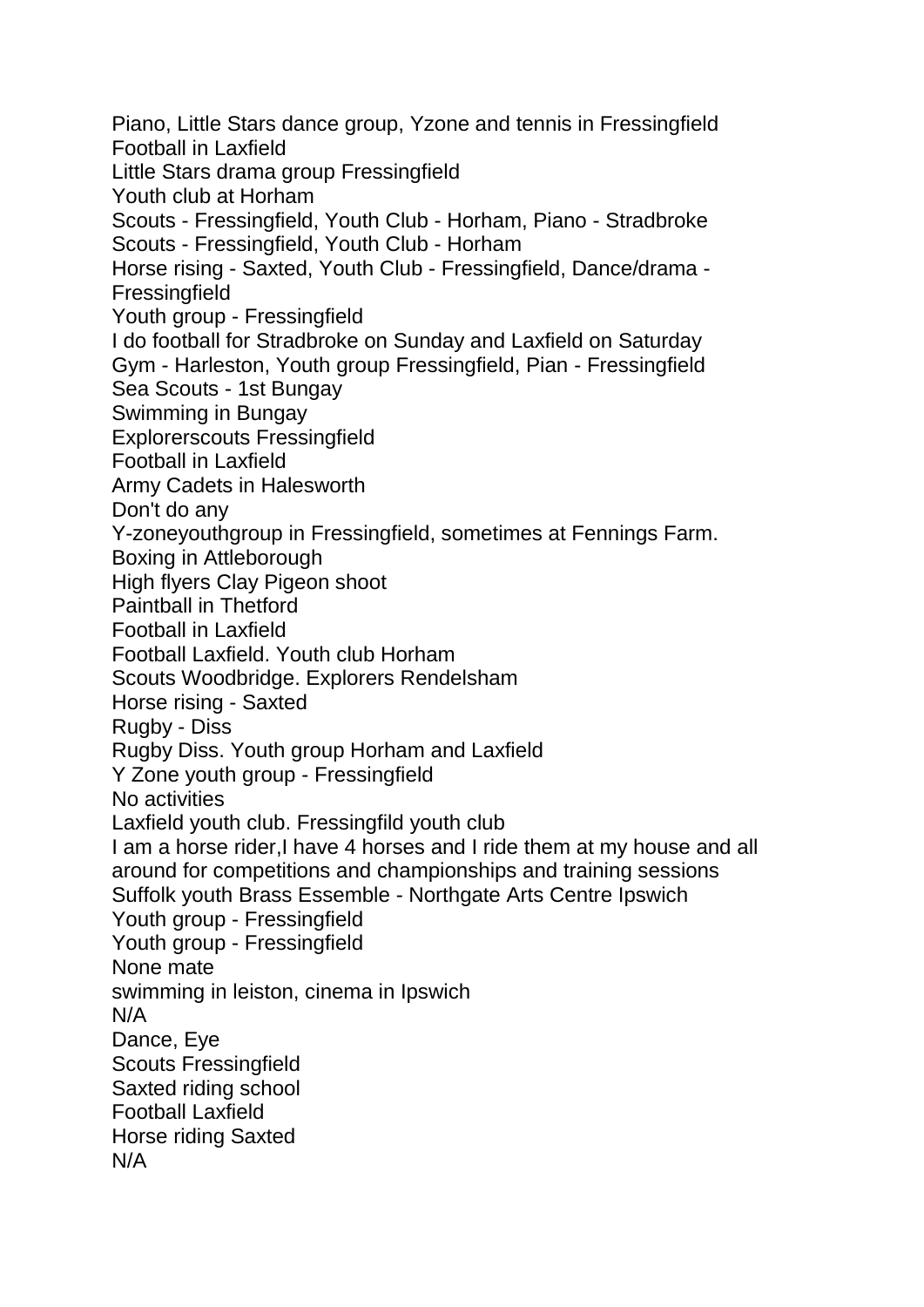none Dance in Eye, Scouts in Fressingfield **Q7)**Which School do you go to? Answered by 162 People

Stradbroke High School - 158 - 97.53%-

Hartismere High School - 0 - 0%

Thomas Mills High School - 2 - 1.23%-

Other (please specify) - 2 - 1.23%- **Comments Broomstick Hogwarts** 

**Q8)**How do you normally get to school? Answered by 162 People

School bus/coach - 86 - 53.09%-

Car - 34 - 20.99%-

Cycle - 2 - 1.23%-

Walk - 34 - 20.99%-

Taxi - 21 - 12.96%-

Other (please specify) - 5 - 3.09%- **Comments Bus** The hog warts express **Broomstick** I don't

**Q9)**How do you get to places outside Stradbroke? Answered by 162 People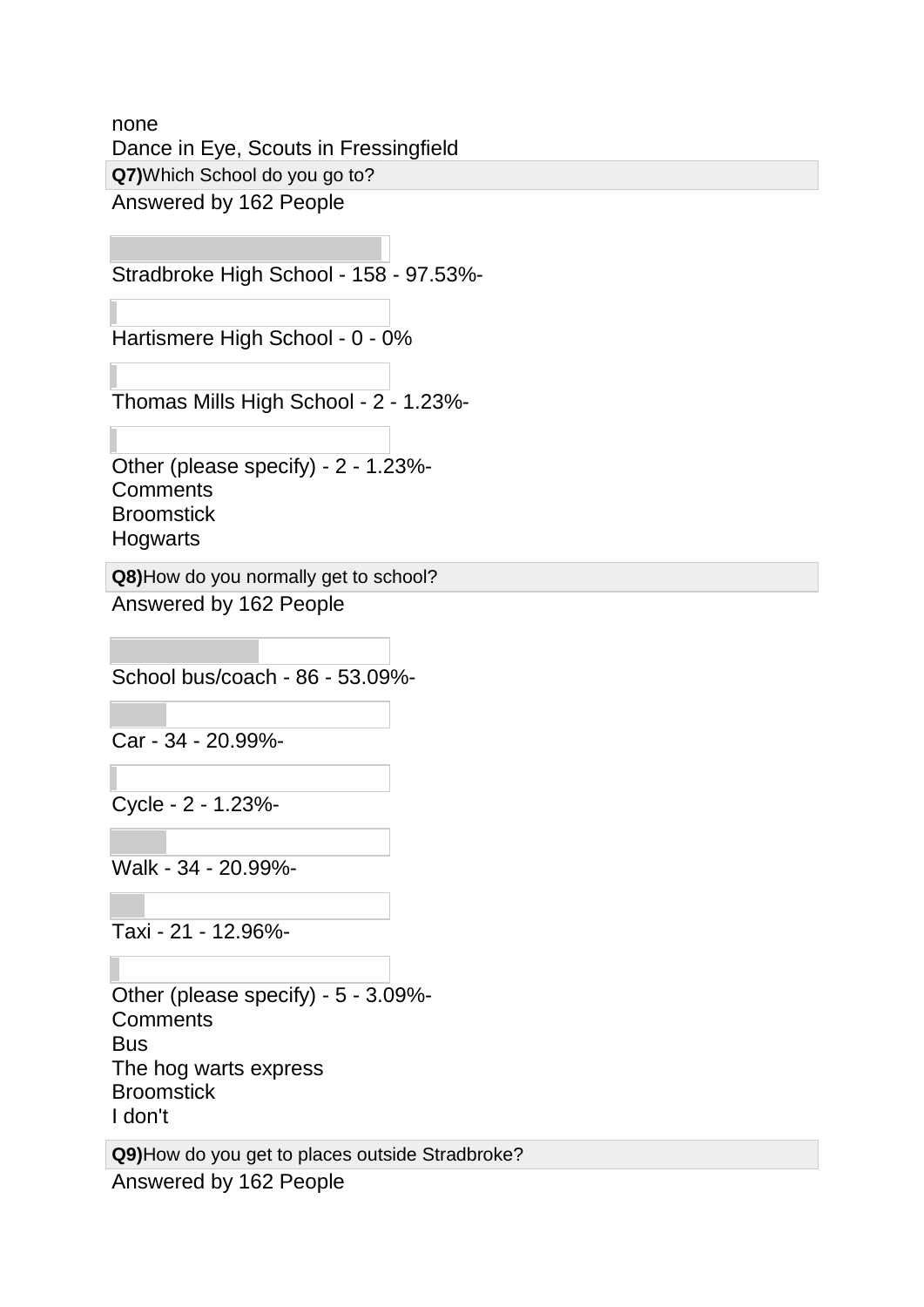Car/Light van (as a passenger) - 148 - 91.36%-

Bus - 10 - 6.17%-

Taxi - 3 - 1.85%-

Motorcycle/scooter/moped - 3 - 1.85%-

Bicycle - 38 - 23.46%-

Walking - 38 - 23.46%-

Other (please specify) - 15 - 9.26%- **Comments** train Don't Hog warts express Plane **Tractor** scootering regular car, because I don't live in Stradbroke train train tractor

**Q10)**How do you find out what is going on in Stradbroke? Answered by 149 People

Stradbroke Monthly magazine - 24 - 16.11%-

Village web-site - 4 - 2.68%-

Word of mouth - 57 - 38.26%-

Notice boards - 35 - 23.49%-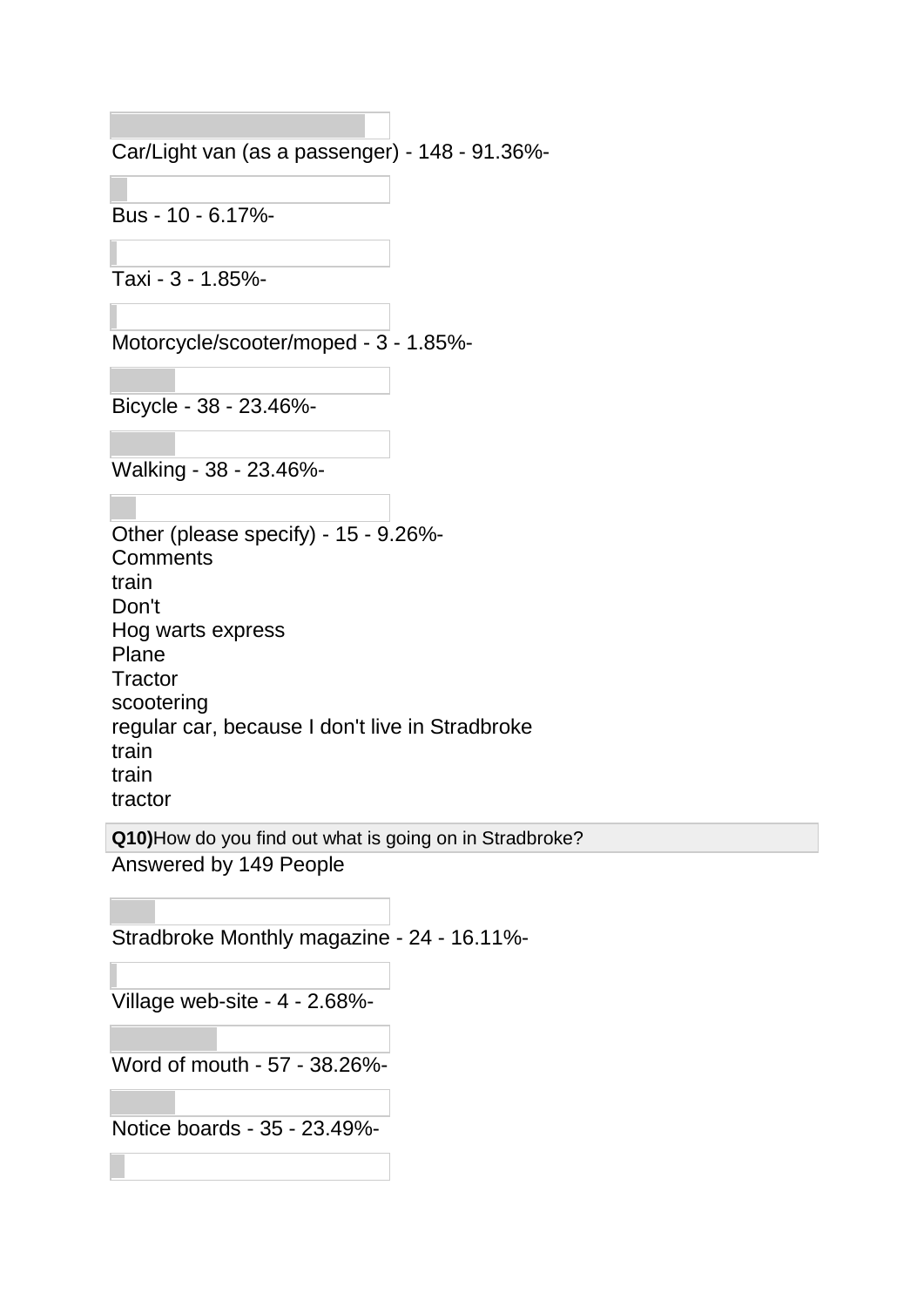Local newspaper - 8 - 5.37%-

Local free-paper - 3 - 2.01%-

Text message - 23 - 15.44%-

Social networking - 33 - 22.15%-

Nothing goes on in Stradbroke - 40 - 26.85%-

Other (please specify) - 15 - 10.07%- **Comments** from my nan who lives in Stradbroke school **Friends** Mum Mr Bloom tells us/ teachers Mr Bloom tells us/ teachers **Grandparents** Through school and friends Hom e of my Nan who lives in Stradbroke friends People living here, unlike me mum posters and banners

**Q11)**Do you have the following?

Answered by 162 People

Your own personal mobile phone - 139 - 85.8%-

Your own computer with Internet access - 111 - 68.52%-

Your own computer without Internet access - 10 - 6.17%-

Use of a family computer with Internet access - 92 - 56.79%-

Use of a family computer without internet access - 8 - 4.94%-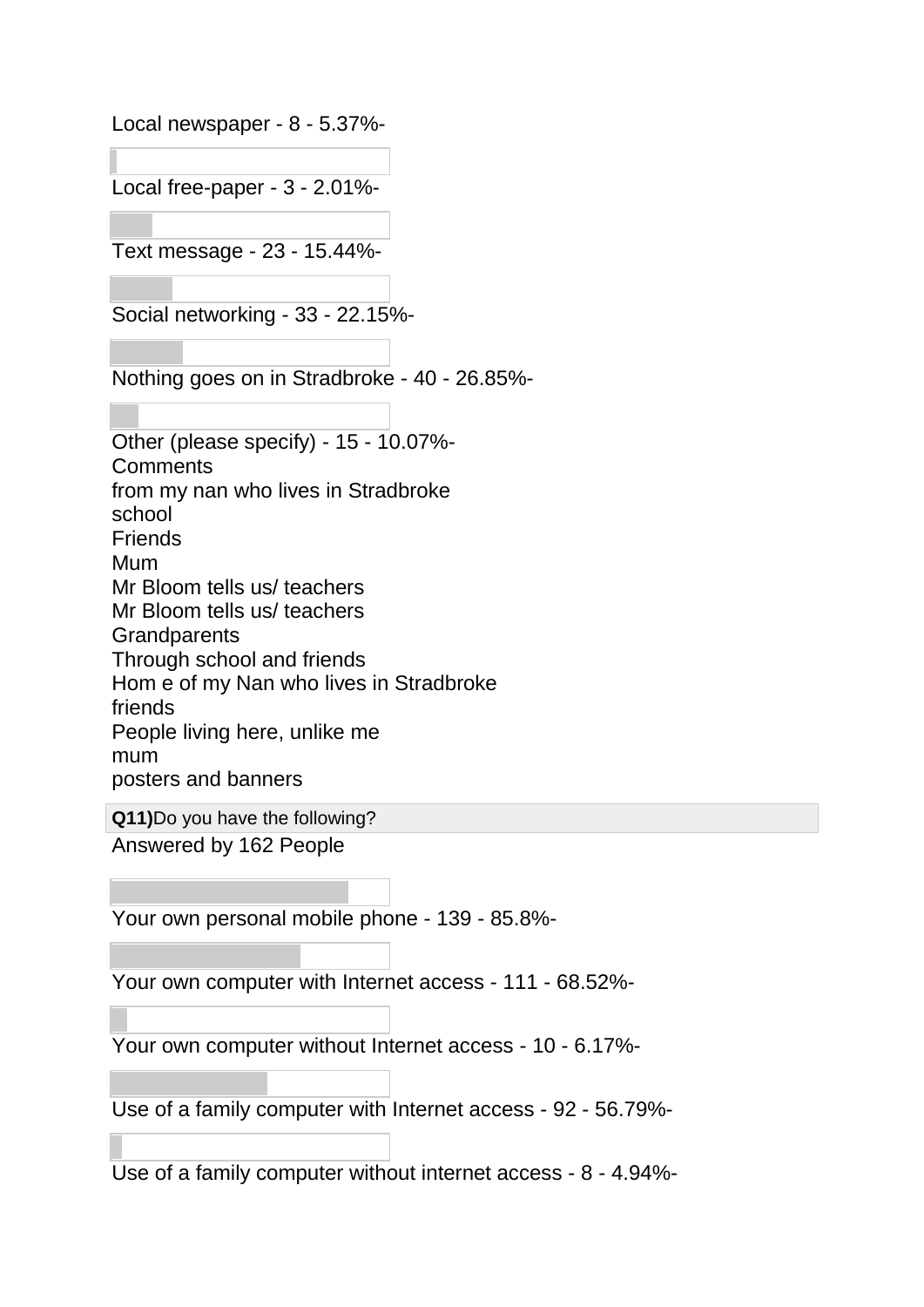Your own social networking account/s - 115 - 70.99%-

Your own email account - 141 - 87.04%-

**Q12)**Are there any areas in Stradbroke where you feel unsafe?

Answered by 157 People

Yes (please specify) - 15 - 9.55%- **Comments** Outside the Spar The nut on the field behind swimming pool **Crossing** The crossing opiated Spar In the Spar Somewhere On the roads coming into Stradbroke because the cars speed I have anxiety problems Junction by Spa, because of drivers driving too fast which is hard for cyclists

No - 142 - 90.45%-

**Q13)**Have you done any of the following in the last 2 - 3 years? Answered by 117 People

Taken part in a sponsored event - 43 - 36.75%-

Taken part on the school council - 35 - 29.91%-

Attended a Youth Forum - 17 - 14.53%-

Helped organise a charity event - 19 - 16.24%-

Attended a Parish Council meeting - 2 - 1.71%-

Signed a petition - 19 - 16.24%-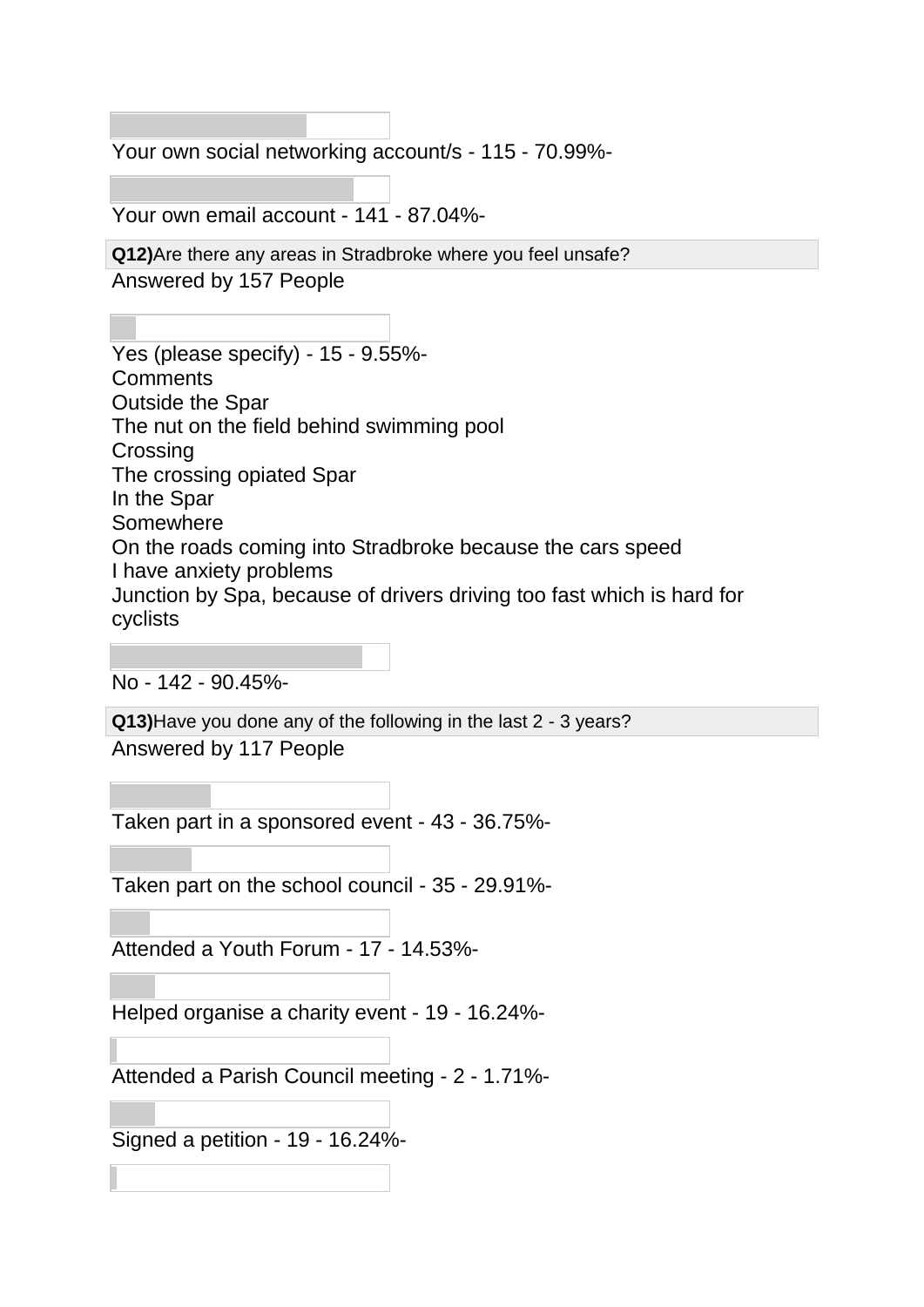Was involved in the UK Youth Parliament - 2 - 1.71%-

Volunteered to help on a village project - 7 - 5.98%-

Taken part in Stradbroke Festifull - 45 - 38.46%-

Taken part in the annual litter pick - 2 - 1.71%-

Taken part on a local sports team - 45 - 38.46%-

**Q14)**Do you think Stradbroke should have a Youth Council?

Answered by 156 People

Yes and I would consider being involved - 15 - 9.62%-

Yes but I do not want to be involved - 89 - 57.05%-

No - 52 - 33.33%-

**Q15)**Do you know how to contact the following? Answered by 44 People

Parish Clerk - 7 - 15.91%-

Parish Council Chairman - 6 - 13.64%-

Any Parish Councillor - 7 - 15.91%-

Local vicar/religious leader - 30 - 68.18%-

Neighbourhood Watch Co-ordinator - 7 - 15.91%-

District Councillor - 5 - 11.36%-

County Councillor - 10 - 22.73%-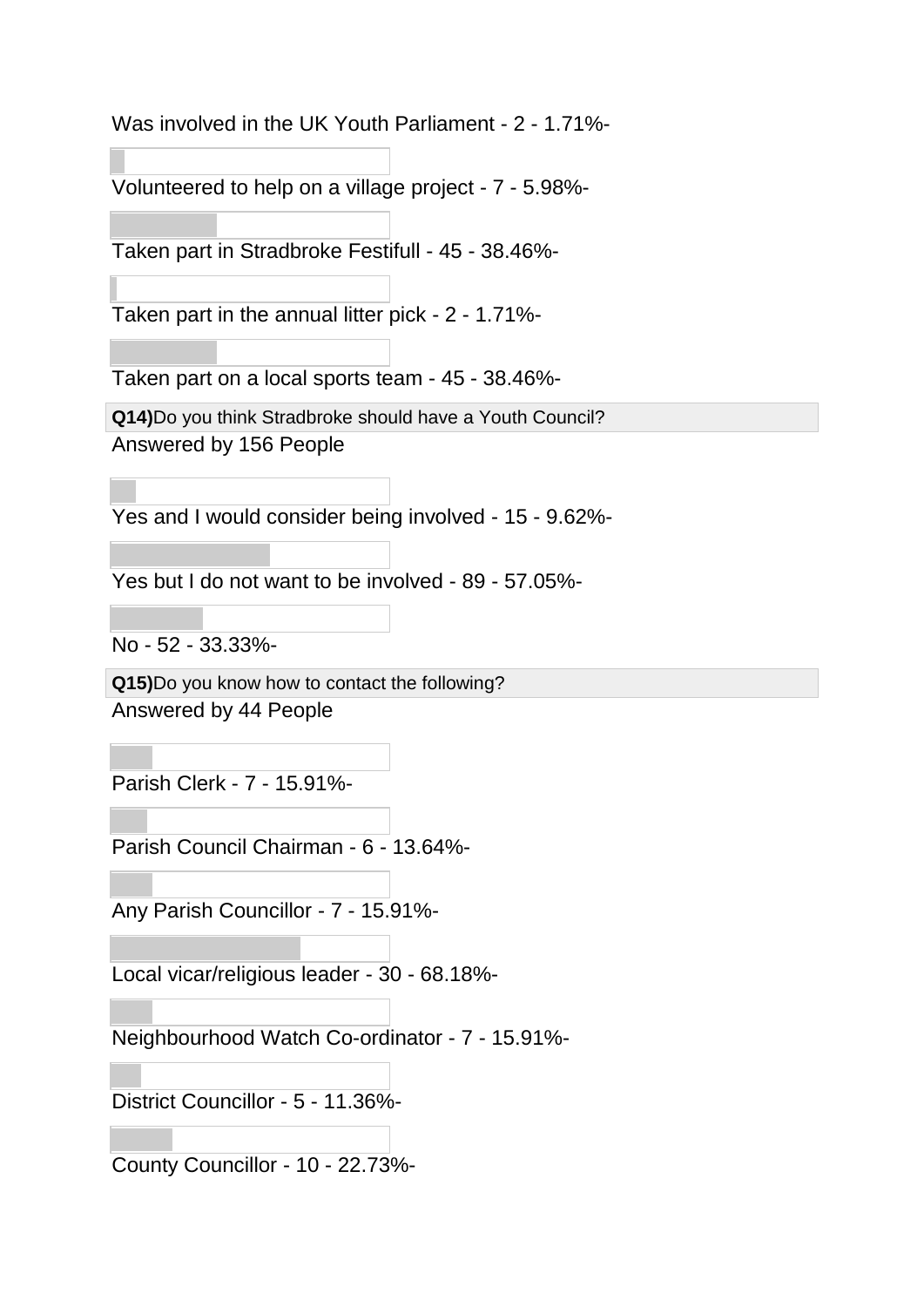The elected Member of Parliament for your area - 15 - 34.09%-

**Q16)**What do you like best about living in Stradbroke? Answered by 114 People

Quiet, Not overcrowded, the countryside Not many villages have a swimming pool; It feels safe The swimming pool and the shop and the park I do not live in Stradbroke I do not live in Stradbroke Friends I do not live in Stradbroke I do not live in Stradbroke I do not live in Stradbroke I do not live in Stradbroke I don't live in Stradbroke I do not live in Stradbroke I do not live in Stradbroke It is a friendly place where people will always say hello Countryside,forest,places to explore, friendly. It is a really friendly place I don't live here I don't live in Stradbroke i don't live here it's a nice family community it's friendly friendly and lovely It's safe we are all very close I do not live in Stradbroke i don't live here it's small which can be useful at times Nothing the peace and quiet and friendliness i don't live here but it seems quite nice **School** I don't I don't I don't I don't live in Stradbroke I don't live in Stradbroke Don't live there The pool, gym and the shop I don't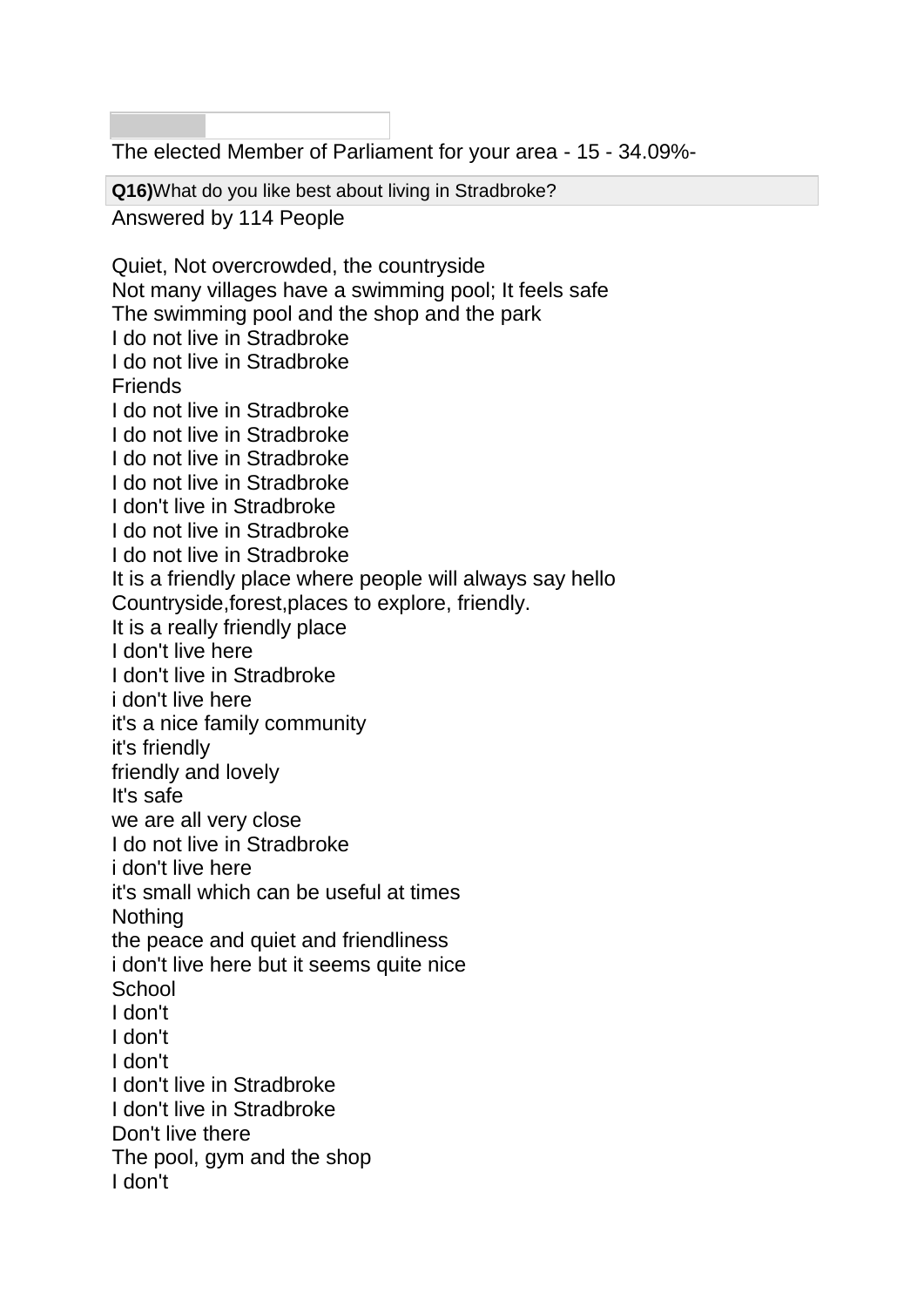I do not live in Stradbroke The allotments and the shop It's quiet **Quiet** I do not live in Stradbroke I do not live in Stradbroke I dont live in Stradbroke I dont live in Stradbroke I don't live in Stradbroke but I go to High School and really enjoy that I dont live in Stradbroke I dont live in Stradbroke I dont live in Stradbroke I dont live in Stradbroke I dont live in Stradbroke I do not live in Stradbroke I don't. I don't. I do not live in Stradbroke I do not live in Stradbroke I do not live in Stradbroke Peace and quiet For a village there are quite a lot of facilities Being able to go to the park I do not live in Stradbroke We are like a big family I do not live in Stradbroke I like that it's a safe place to live in, there are plenty of facilities and things to do. It's not busy and most of the time quiet and peaceful. I love the countryside and nature. Playing football with mates It's quiet and all my friends are here I do not live in Stradbroke Lots of people word of mouth spreads quick I don't live in Stradbroke I dont live in Stradbroke I dont live in Stradbroke I don't live in Stradbroke but I do like the public swimming pool I dont live in Stradbroke but going to Adam's house I don't live in Stradbroke It's a quiet friendly place and it's been good to have both a primary and high school in the village I don't it's boring, no buses to get places Nothing I dont live in Stradbroke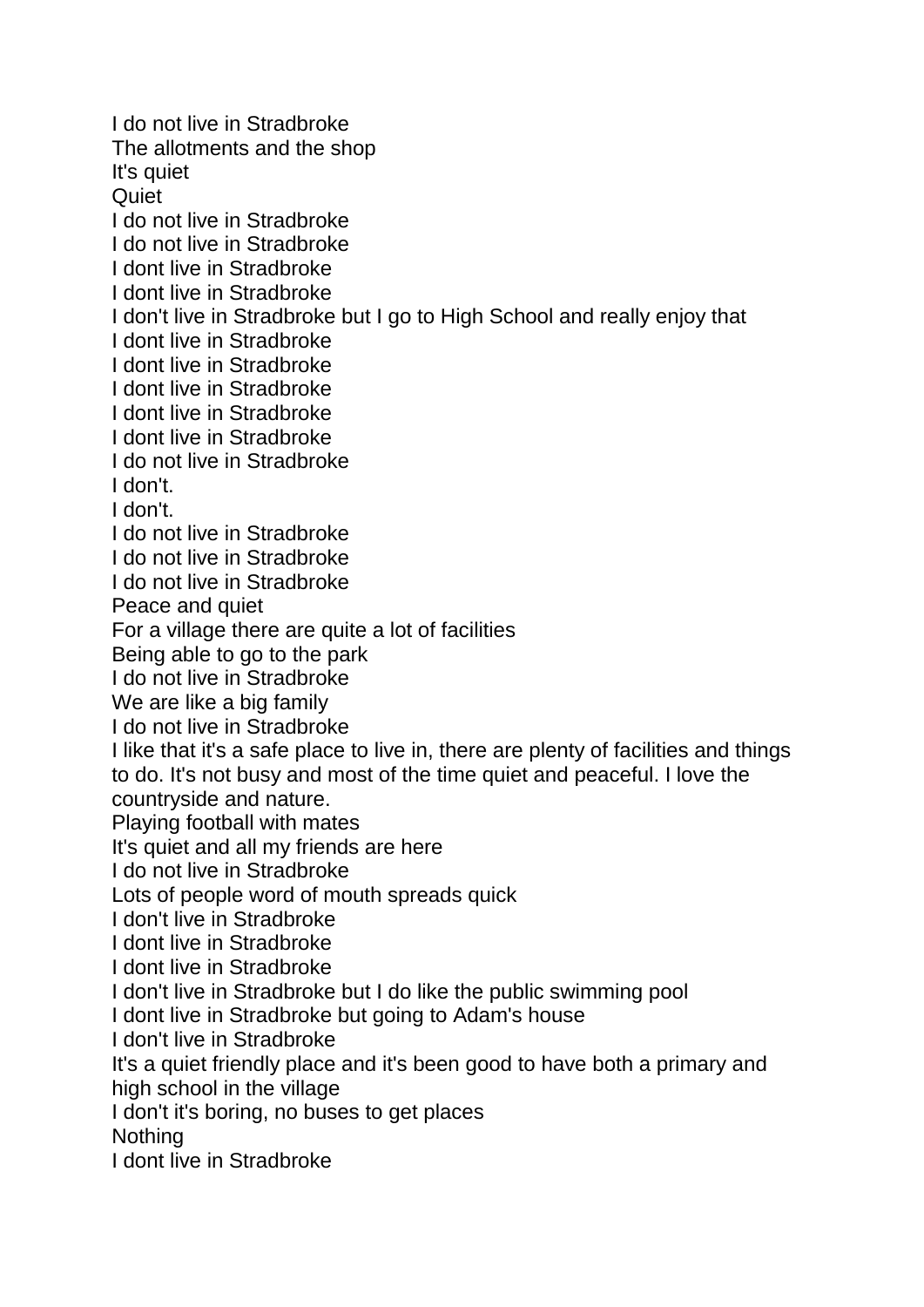I don't live in Stradbroke **Friendly** It's not too big and everyone knows everyone That it's a friendly community and the village is safe The friendly community Don't live here Meeting up with friends The nice people I don't live in Stradbroke centra location to surrounding villages Close community, pleasant atmosphere Swimming pool and park Swimming pool and parks The swimming pool but the manger is horrible I dont live in Stradbroke It is a safe place the parks and places to meet friends friends swimming pool It's peaceful you can meet up with friends I don't live here I don't live in Stradbroke I don't live in Stradbroke, but I like the two Stradbroke parks It is peaceful and not much happens outside my house I don't live here, but Iike the swimming pool, village shop and park I don't live in Stradbroke, but I like the swimming pool, village shop and park I don't live in Stradbroke I don't live in Stradbroke, but I like that you can meet your friends because it's got places you can socialise I don't live in Stradbroke, but I like the swimming pool, village shop and park There's options for me to do with my friends Well I go to the community centre and playing football or any sports I don't live here N/A There are two parks, a swimming pool and a few shops to get sweets **Q17)**What do you like least about living in Stradbroke? Answered by 94 People Bus Service Not being close to a town

Don't live in Stradbroke so don't know

I do not live in Stradbroke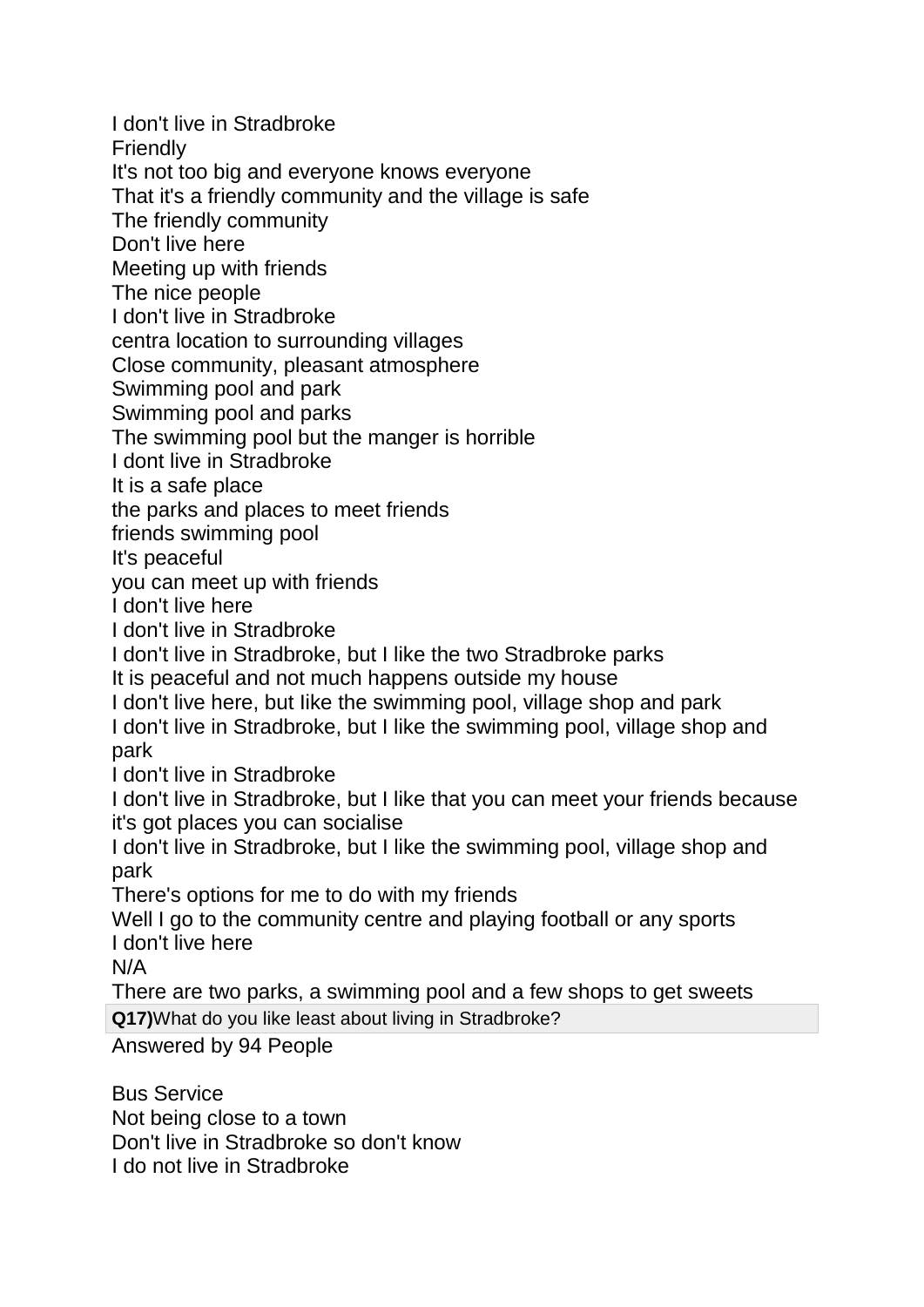Bench I do not live in Stradbroke I do not live in Stradbroke I do not live in Stradbroke I don't live in Stradbroke I do not live in Stradbroke I do not live in Stradbroke Busy road near Spar so there could be an accident one day. Busy roads Near the turning near the Spar the roads are really busy I don't live in Stradbroke i don't live here not enough places to go- live cinema etc busy with traffic There isn't really a lot for youths that don't like sport internet keeps cutting out. Goal posts taken down in the Summer I do not live in Stradbroke rubbish internet the people N/A Don't live there little available transport to other places. Not much to do on a social level if I lived here it would be the smell from Skinners No answer Far away **Everything** I don't live here I don't live there Don't live there I don't live in Stradbroke Internet I don't like living in Stradbroke I do not live in Stradbroke The people I do not live in Stradbroke I do not live in Stradbroke I dont live in Stradbroke I dont live in Stradbroke I dont live in Stradbroke I dont live in Stradbroke I dont live in Stradbroke I dont live in Stradbroke Don't know Everyone is nosey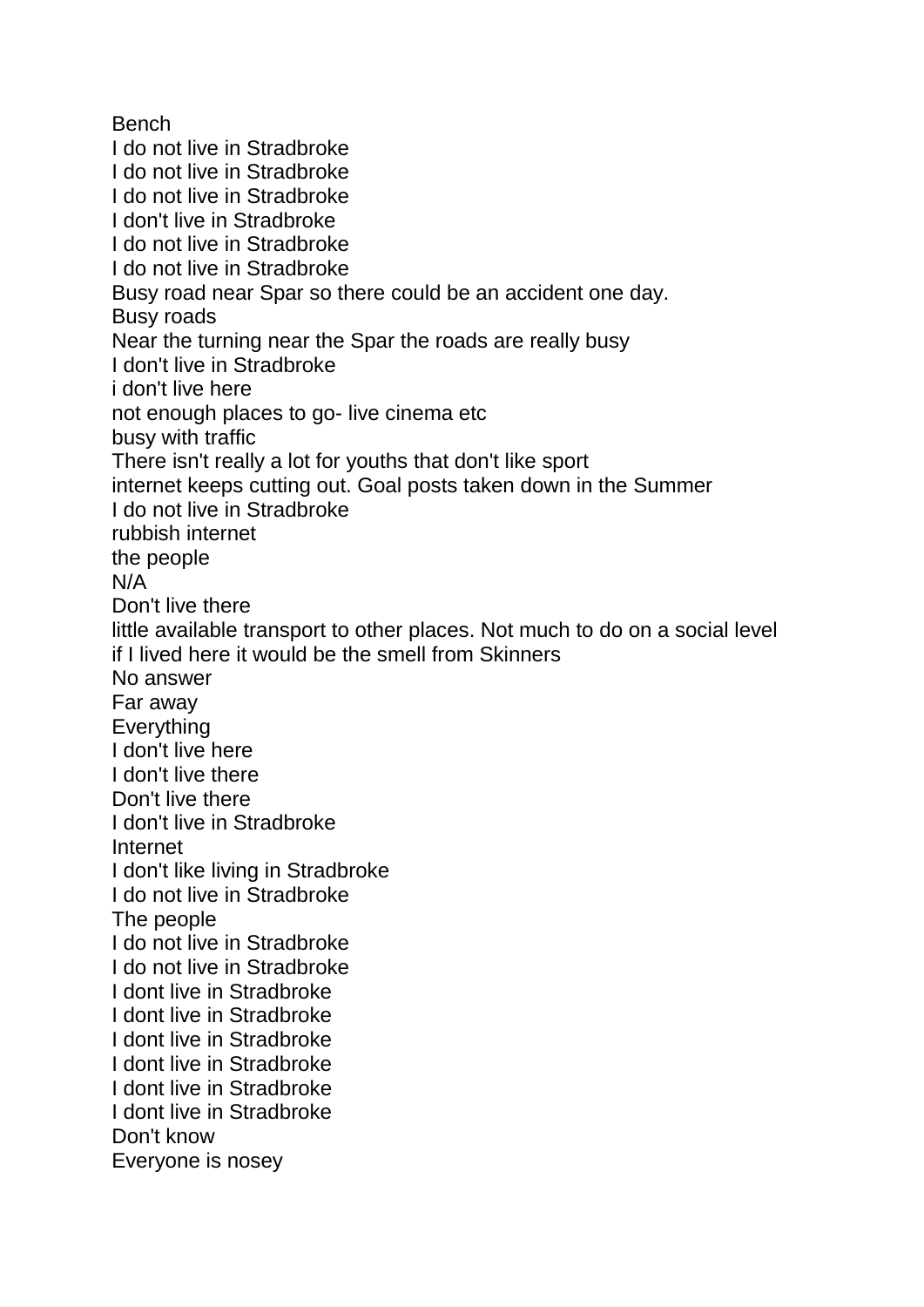I don't. I do not live in Stradbroke I do not live in Stradbroke It's so far away from any decent shops eg Tescos Morrisons or Co-Op Not much to do I do not live in Stradbroke It's too quiet and nothing ever happens I do not live in Stradbroke Transport not very good aren't a lot of buses. It has lots of houses **Tractors** There's not much to do in Stradbroke and there are only 2 parks The village is becoming too big Don't live in Stradbroke It's not muslim I don't live in Stradbroke I don't live here but I've heard the parish council meetings are a bit dodgy When there is bad wifi and bad mobile phone signal No buses, no cafes, no service No places to go for teenagers I dont live in Stradbroke I don't live in Stradbroke No big shops her e There are only 2 parks I Stradbroke ( that I know of) Don't live here Nothing hardly for teens Not a lot to do terrible internet and phone signal Bad internet I dont live in Stradbroke The manager in the swimming pool N/A dunno I have to bike so far to meet friends because I live on the outskirts DON'T LIVE HERE! I don't live in Stradbroke I don't live in Stradbroke, but I don't like the fast drivers Not much activities for year 11's I don't live here I don't live in Stradbroke There could be more to do There are not that much things going on in Stradbroke There are hardly any activities to do in Stradbroke all we have is a field I don't live here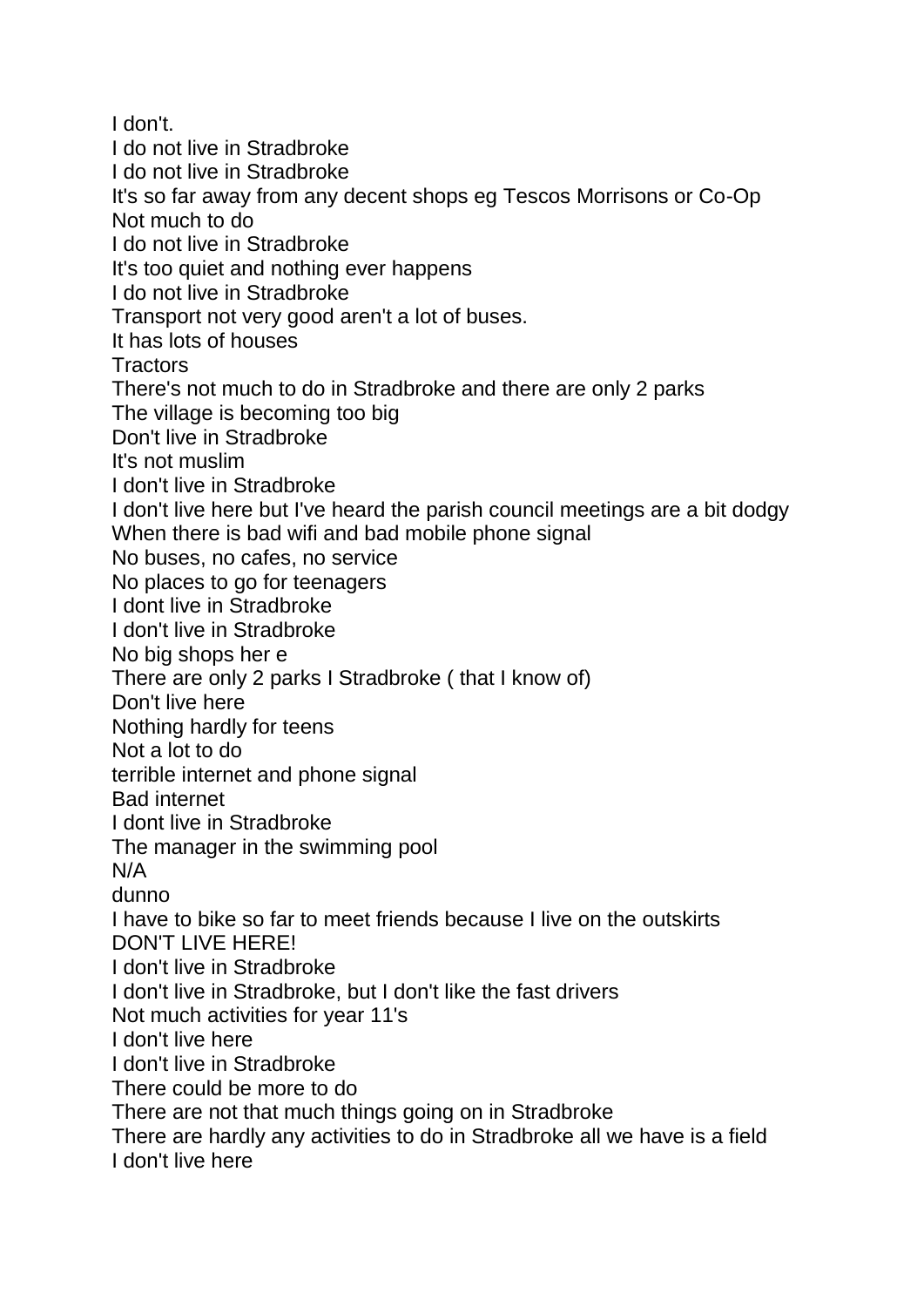N/A

That there is no skateboarding park; skate/scootering. Also some parks are outdated, but otherwise good

**Q18)**What ideas do you have to improve Stradbroke

Answered by 97 People

Less Dogs; More busses Get a skate park Cheaper prices in the Spar More facilities for children Make it more accessible e.g. Bus services from more rural places to **Stradbroke** Sell sweets cheaper A horse riding centre None To have more events and get a better bus service to places like Norwich, Ipswich and Harleston and Diss None Safer roads Better park The park could be better add more businesses and places to go add more businesses and places to go They need something for youths that isn't sporty or outside cinema No clue No idea more things for young people to do such as a skate park etc I don't believe much can be done to improve Stradbroke as there is lack of space and co-operation Improve Fressingfield internet - we're able to get fibre just no funding. **Thanks** None youth club This area needs more houses. With 100-200 more houses the school population would increase which would allow more trips and after school clubs. Also this would increase the need for a petrol station and library. Stradbroke needs to be the new town in the area. more events and facilities to involve younger people None More sports facilities Build more houses so our school is bigger Build more houses and put up for rent Have a Macdonalds built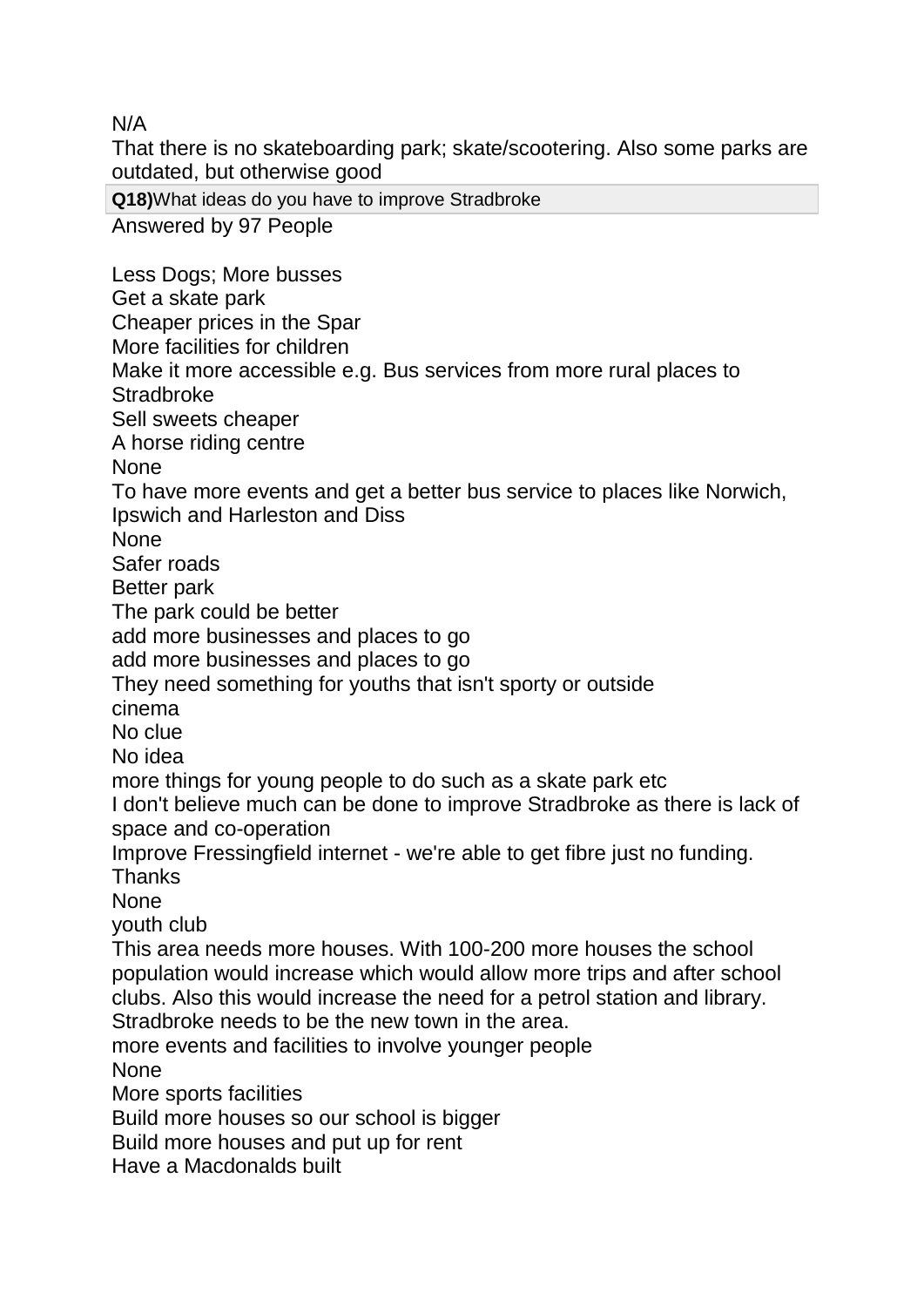**Macdonalds** Don't live there Your pub in a bowling alley Internet None Bowling alley More people more shops Street lights along main streets in Area 2 The parks and parking places for cars as they block the roads! More clubs and street lights Would love a bigger gym, more shops and opportunity to help the environment (conservation) Hut shelter with free WiFi Having a cinema More community events/competitions. Clubs for everyone of all ages Having horse riding stables and an ice cream parlour and really good cinema Having horse riding stables and an ice cream parlour and really good cinema Add some more leisure and some cinemas I dont live in Stradbroke so none Don't know Classic and retro car show. Place for people to meet with cars etc (like a large concrete area) A Scout group Talent contest, Dance competition I don't know More play equipment on pool play area or The Green Get a supermarket A family friendly pub. Add to the swimming pool park more equipment. Starbucks, New Look, Primark, H&M, Superdrug, Costa Coffee and **Hollister** Upgrade Westhall park and swimming pool one (better equipment). More transport, more buses. Police department Build a skate park or an obstacle course Be stronger in parish council Fire/police/ ambulance survey Get a skatepark A temple Horse riding lessons and ice cream parlor A Co-op Build a 6th form so that lots of teenagers don't have to get buses to Eye/Fram which costs lots daily.Better mobile phone signal